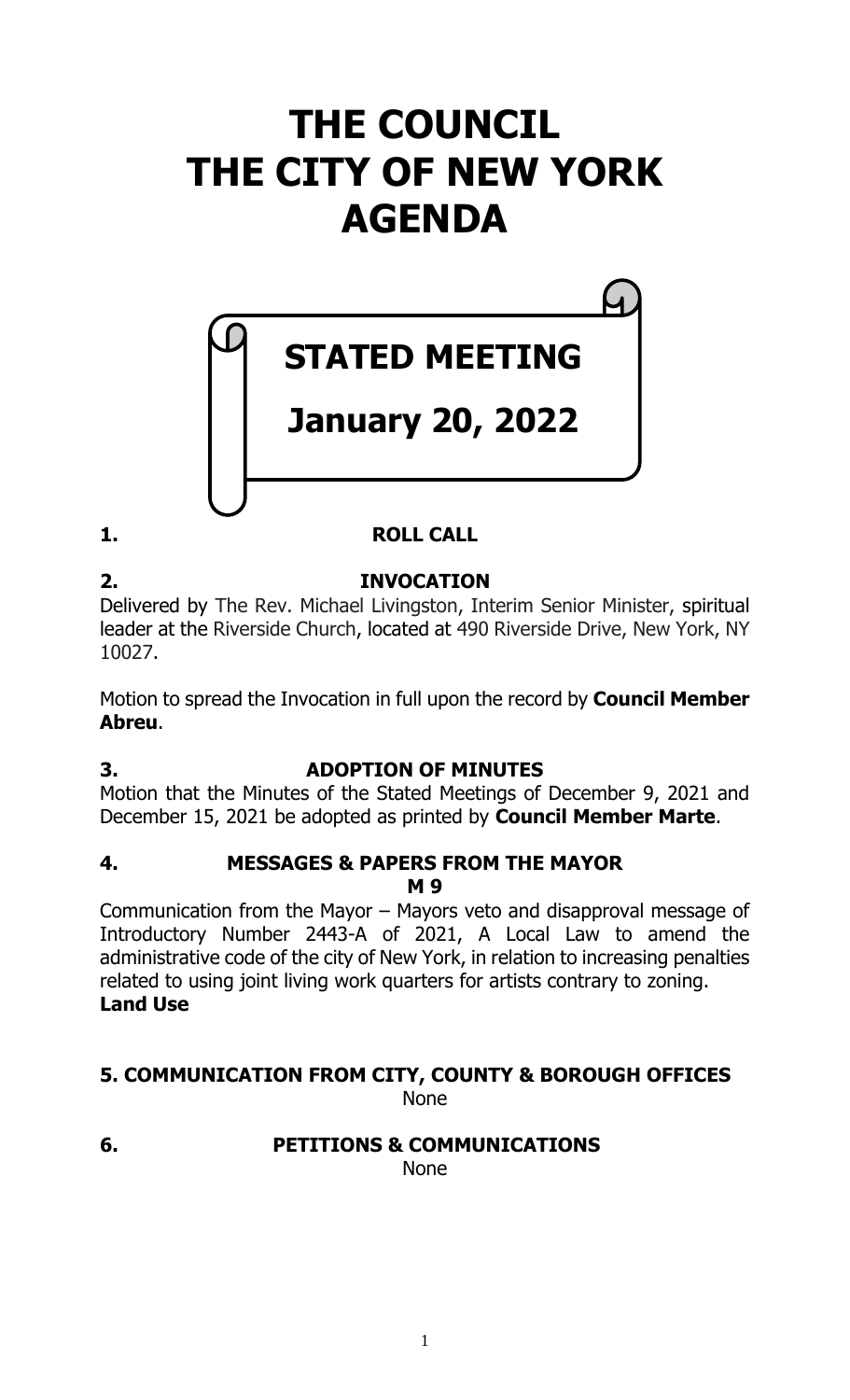#### **7. LAND USE CALL-UPS M 10**

By Council Member Sanchez:

Pursuant to Sections 11.20b and 11.20c of the Council Rules and Section 197-d(b)(3) of the New York City Charter, the Council hereby resolves that the action of the City Planning Commission on Uniform Land Use Review Procedure application **C 220082 PCX (NYPD Bronx Special Victims Services**) shall be subject to Council review.

#### **Roll Call**

#### **8. COMMUNICATION FROM THE SPEAKER**

#### **9. DISCUSSION OF GENERAL ORDERS**

**10. REPORT OF SPECIAL COMMITTEES** None

#### **11. REPORTS OF STANDING COMMITTEES Preconsidered Res 1**

Resolution making certain amendments to Rule 7.00(a) of the Rules of the Council in relation to the Standing Committees, Sub-Committee, and Special Committees of the Council.

By Council Member Brooks-Powers:

**7.00. Appointment - a.** Prior to the establishment of the membership of any other committee, and after the selection of the Speaker, the Council shall elect the membership of the Committee on Rules, Privileges and Elections. All other committees and appointments thereto shall be recommended by the Committee on Rules, Privileges and Elections, approved by the Council and published in the Calendar. All standing committee chairpersons shall be elected by the Council as a whole. Once elected, a standing committee or subcommittee chairperson may be removed prior to the end of the session without their consent only by the uncoupled vote of 2/3 of all the members. The standing committees of the Council shall bear the following titles and possess the following substantive matter jurisdictions:

**AGING -** Department for the Aging and all federal, state and municipal programs pertinent to senior citizens.

**CIVIL AND HUMAN RIGHTS -** Human Rights Commission, Equal Employment Practices Commission and Equal Employment Opportunity.

**CIVIL SERVICE AND LABOR -** Municipal Officers and Employees, Office of Labor Relations, Office of Collective Bargaining, Office of Labor Services, and Municipal Pension and Retirement Systems.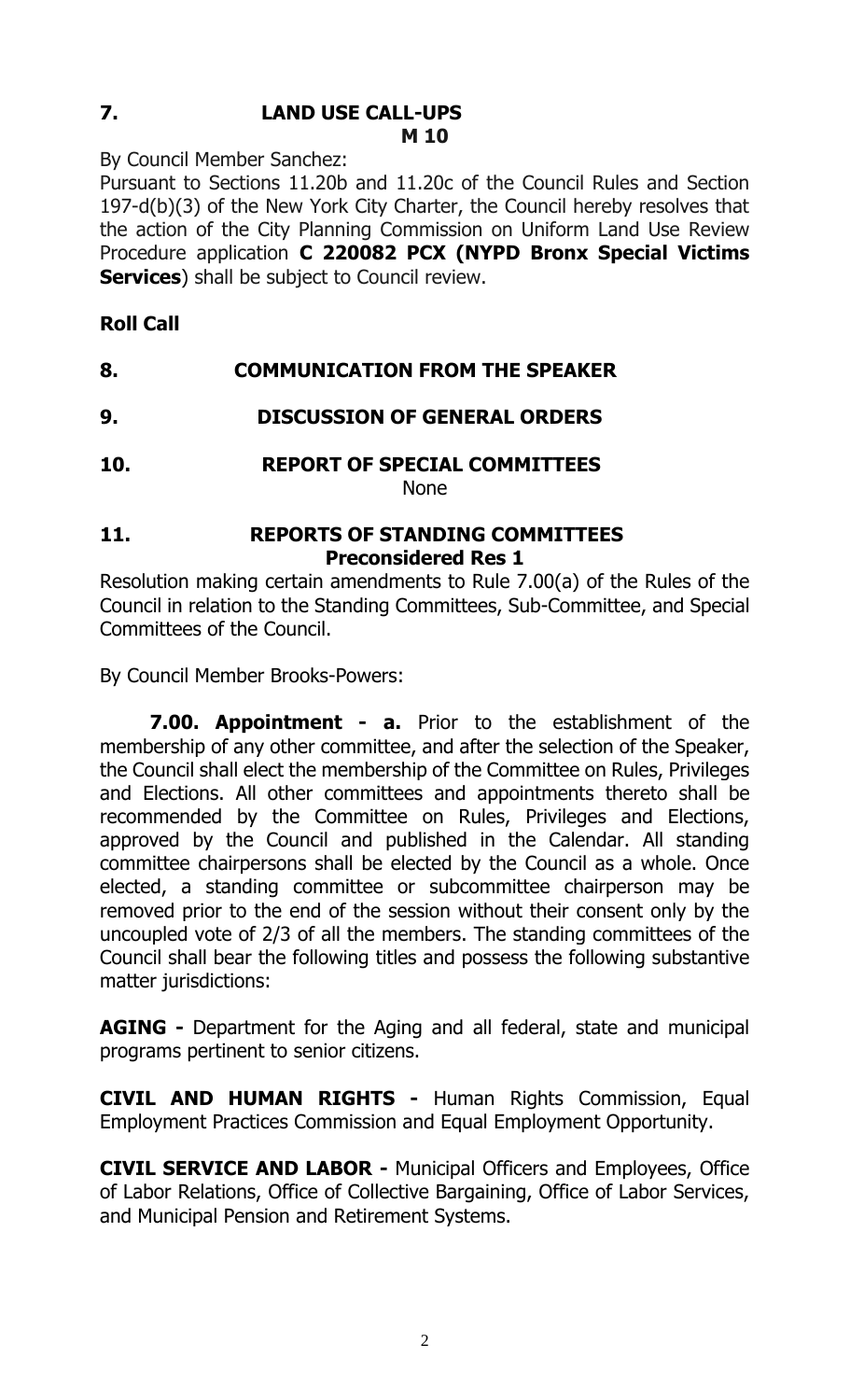### **CONSUMER [AFFAIRS AND BUSINESS LICENSING] AND WORKER**

**PROTECTION -** Department of Consumer [Affairs] and Worker Protection and Office of Nightlife.

**CONTRACTS -** Procurement Policy Board, review of City procurement policies and procedures, oversight over government contracts, Mayor's Office of Contract Services and collection agency contracts.

**CRIMINAL JUSTICE -** Department of Correction and Department of Probation.

**CULTURAL AFFAIRS, LIBRARIES AND INTERNATIONAL INTERGROUP RELATIONS -** Department of Cultural Affairs, libraries, museums, Art Commission, New York City Commission for the United Nations, Consular Corps and Protocol, Mayor's Office of Special Projects and Community Events, and to encourage harmony among the citizens of New York City, to promote the image of New York City and enhance the relationship of its citizens with the international community.

**ECONOMIC DEVELOPMENT -** Economic Development.

**EDUCATION -** Department of Education, School Construction Authority, and Charter Schools.

**ENVIRONMENTAL PROTECTION -** Department of Environmental Protection and Office of Long Term Planning and Sustainability and Office of Recovery and Resiliency.

**FINANCE -** Executive Budget review and Budget modification, Banking Commission, Comptroller's Office, Department of Design and Construction, Department of Finance, Independent Budget Office and fiscal policy and revenue from any source.

**FIRE AND EMERGENCY MANAGEMENT -** Fire/EMS (non-health-related issues), and Emergency Management Department (OEM).

**GENERAL WELFARE -** Human Resources Administration/Department of Social Services, Administration for Children's Services, Department of Homeless Services, charitable institutions, and Division of Youth and Family Justice within the Administration for Children's Services.

**GOVERNMENTAL OPERATIONS -** Municipal governmental structure and organization, Department of Citywide Administrative Services, Office of Administrative Trials and Hearings, Community Boards, Tax Commission, Board of Standards and Appeals, Campaign Finance Board, Board of Elections, Voter Assistance Commission, Commission on Public Information and Communication, Department of Records and Information Services, Financial Information Services Agency and Law Department.

**HEALTH -** Department of Health and Mental Hygiene, Office of the Chief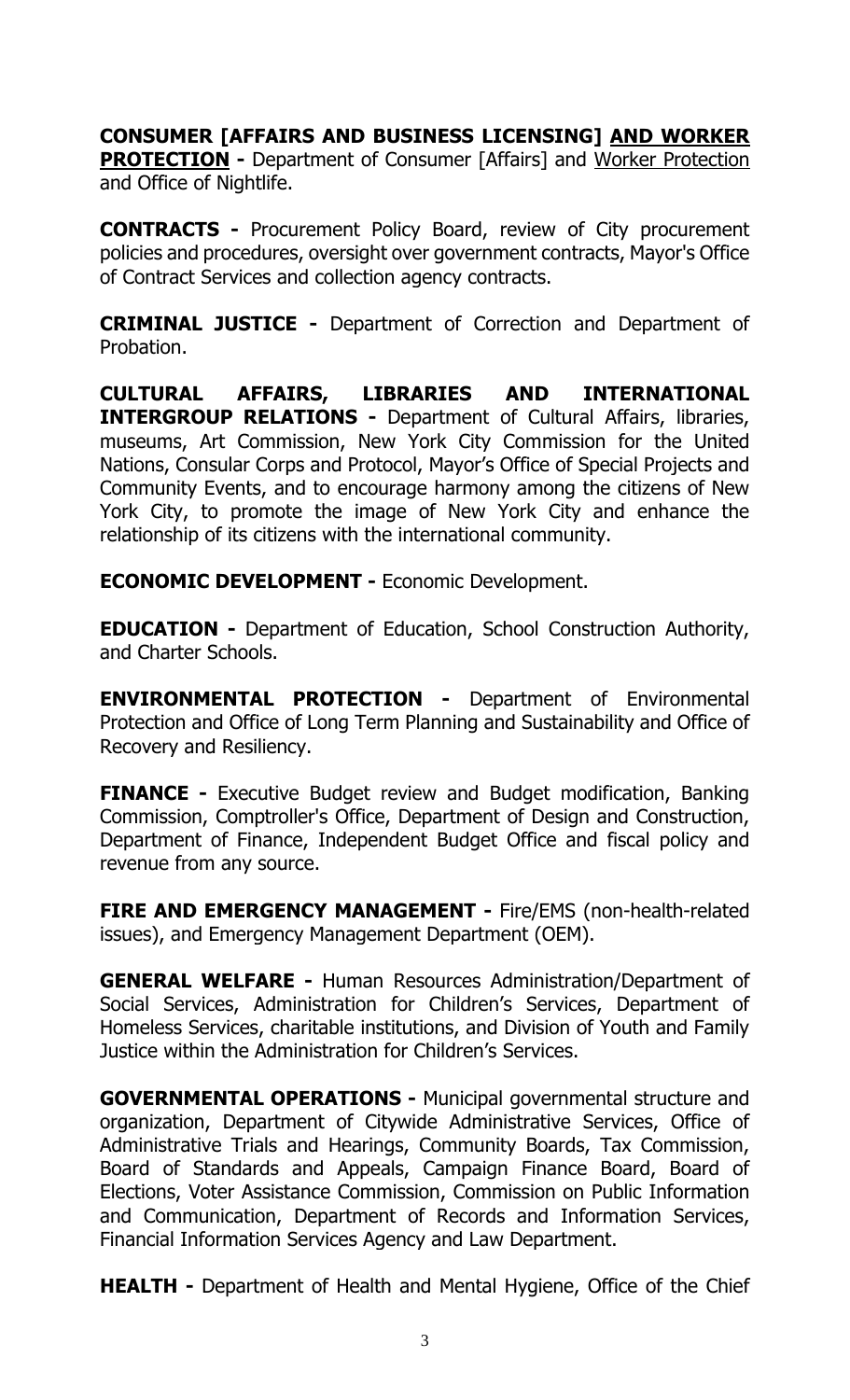Medical Examiner and EMS (health-related issues). **HIGHER EDUCATION -** City University of New York.

**HOSPITALS -** Public and private hospitals, Health and Hospitals Corporation.

**HOUSING AND BUILDINGS -** Department of Housing Preservation and Development, Department of Buildings and rent regulation.

**IMMIGRATION -** Mayor's Office of Immigrant Affairs and other matters affecting immigration.

**LAND USE -** City Planning Commission, Department of City Planning, Department of Information Technology and Telecommunications, Landmarks Preservation Commission, land use and landmarks review.

**MENTAL HEALTH, DISABILITIES AND ADDICTION -** Department of Health and Mental Hygiene (issues of mental health, developmental disability and addiction services) and Mayor's Office for People with Disabilities.

**OVERSIGHT AND INVESTIGATIONS -** To investigate any matters within the jurisdiction of the Council relating to property, affairs, or government of New York City and the Department of Investigation.

**PARKS AND RECREATION -** Department of Parks and Recreation.

**PUBLIC HOUSING -** New York City Housing Authority.

**PUBLIC SAFETY -** Police Department, Civilian Complaint Review Board, Mayor's Office of Criminal Justice, courts, legal services, District Attorneys, and the Office of the Special Narcotics Prosecutor.

**RULES, PRIVILEGES AND ELECTIONS -** Council structure and organization and appointments.

**RESILIENCY AND WATERFRONTS -** Office of Recovery and Resiliency, the Office of Long Term Planning and Sustainability as it relates to efforts to make New York City more resilient in the face of climate change, and preparing for, responding to, and recovering from emergencies, and matters relating to the waterfront.

**SANITATION AND SOLID WASTE MANAGEMENT -** Department of Sanitation and the Business Integrity Commission.

**SMALL BUSINESS -** Department of Small Business Services and matters relating to retail business and emerging industries.

**STANDARDS AND ETHICS -** Conflicts of Interest Board and Council Ethics.

**STATE AND FEDERAL LEGISLATION -** Federal legislation, State legislation and Home Rule requests.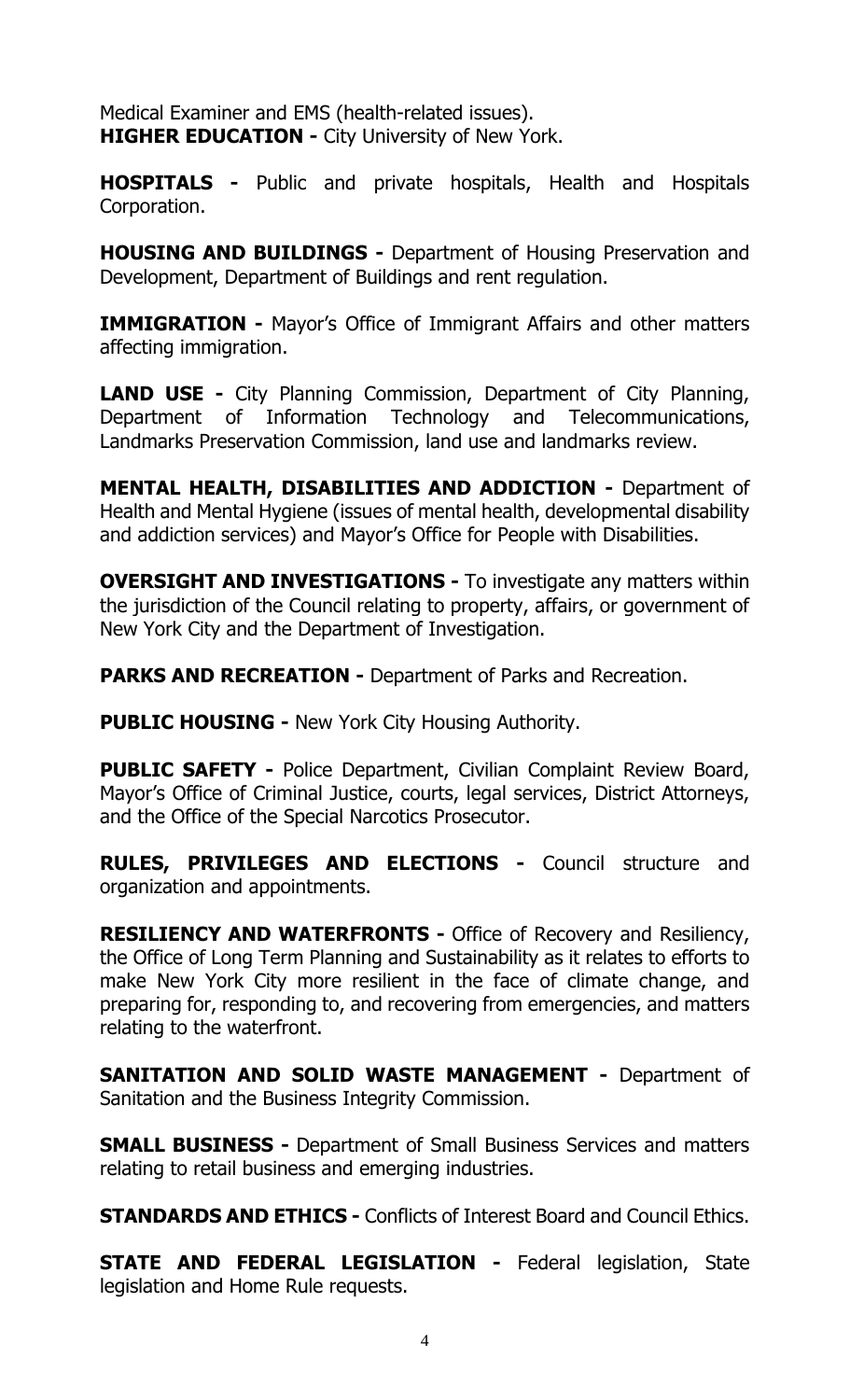**TECHNOLOGY -** Technology in New York City, Department of Information Technology and Telecommunications (non- land use-related issues), Mayor's Office of Media & Entertainment, NYC TV, and dissemination of public information through the use of technology.

**TRANSPORTATION AND INFRASTRUCTURE -** Mass Transportation Agencies and facilities, Taxi and Limousine Commission, Department of Transportation and New York City Transit Authority.

**VETERANS -** Department of Veterans' Services and other veteran related issues.

**WOMEN and GENDER EQUITY -** Issues relating to advancing the economic mobility, social inclusion, leadership and civic participation of women and girls, domestic violence, Office to End Gender-Based Violence and the Commission on Gender Equity.

**YOUTH SERVICES -** Youth Board, Department of Youth and Community Development, Interagency Coordinating Council on Youth, and youth related programs.

**b.** Each standing committee shall be composed of no fewer than five members.

**c.** The Speaker may create such subcommittees or special committees as he or she deems necessary and appropriate.

#### **Coupled on GO**

#### **Preconsidered M 11**

Message approving changes to Chairpersons and Members of the committees of the Council

By Council Member Brooks-Powers:

Chairpersons and Members of the Committees of the Council, and making certain amendments to committees and subcommittees of the Council.

The Committee on Rules, Privileges and Elections respectfully

Reports:

That it recommends favorable consideration by the Council of the election of the chairpersons and members of the Committees on Aging, Civil and Human Rights, Civil Service and Labor, Consumer and Worker Protection, Contracts, Criminal Justice, Cultural Affairs, Libraries and International Intergroup Relations, Economic Development, Education, Environmental Protection, Finance, Fire and Emergency Management, General Welfare, Governmental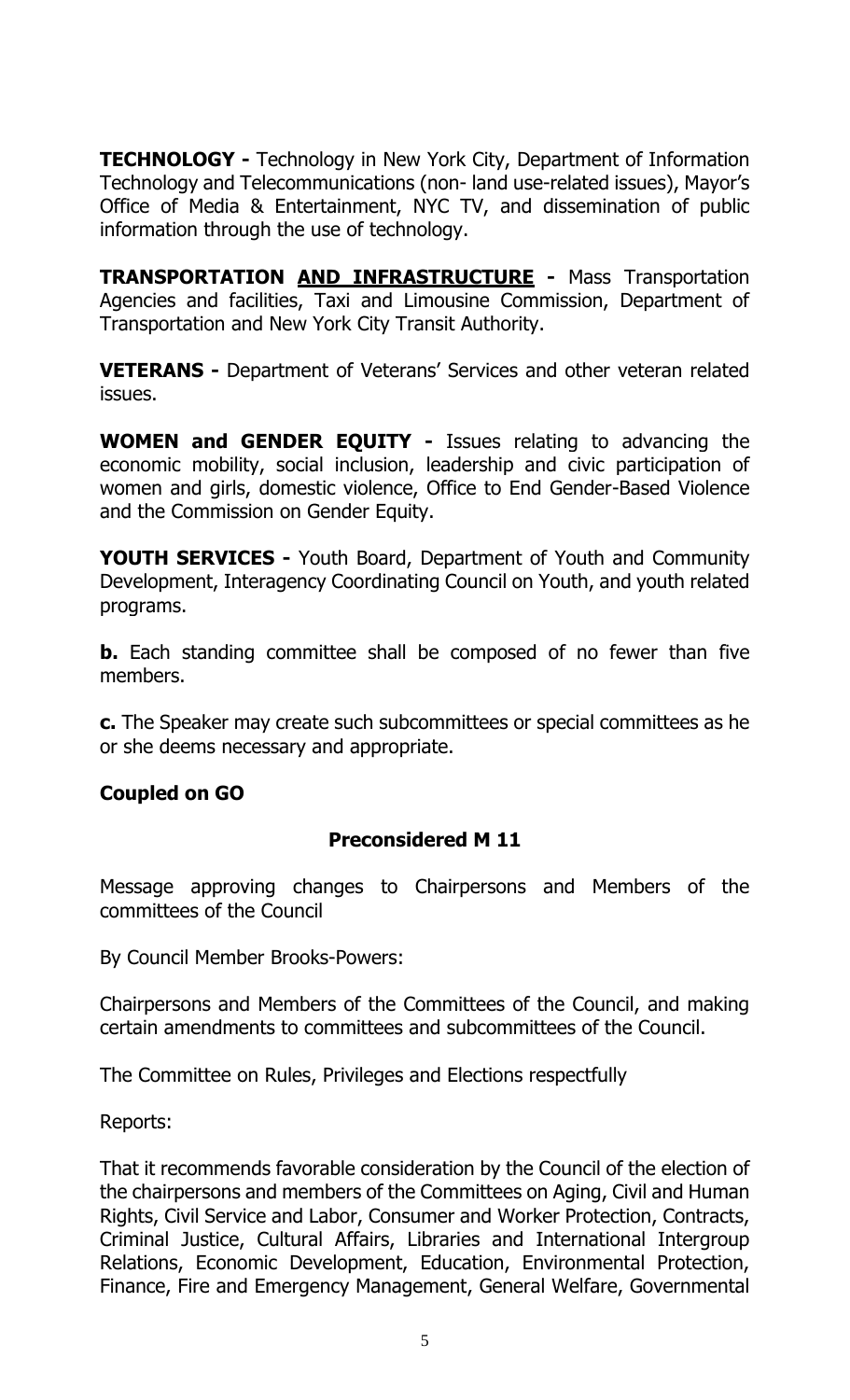Operations, Health, Higher Education, Hospitals, Housing and Buildings, Immigration, Land Use, Mental Health, Disabilities and Addiction, Oversight and Investigations, Parks and Recreation, Public Housing, Public Safety, Resiliency and Waterfronts, Rules, Privileges & Elections, Sanitation and Solid Waste Management, Small Business, Standards and Ethics, State and Federal Legislation, Technology, Transportation and Infrastructure, Veterans, Women and Gender Equity, Youth Services; and Chairpersons and members of the Subcommittees on COVID Recovery and Resiliency, Landmarks, Public Siting and Maritime Uses, Senior Centers and Food Insecurity, Zoning and Franchises; and Chairpersons and members of the Special Committee on Twin Parks Citywide Taskforce on Fire Prevention as specified below:

#### **AGING**

Hudson, Chair **Dinowitz** Lee **Marte Mealy** Richardson Jordan Schulman

#### **CIVIL AND HUMAN RIGHTS**

Williams, Chair **Joseph** Marte Richardson Jordan Salamanca Vernikov

#### **CIVIL SERVICE & LABOR**

De La Rosa, Chair Bottcher Cabán **Dinowitz** Feliz **Hanks Joseph Menin** Moya Nurse

#### **CONSUMER AND WORKER PROTECTION**

Velázquez, Chair Abreu Bottcher Brewer Farías Krishnan Menin Ossé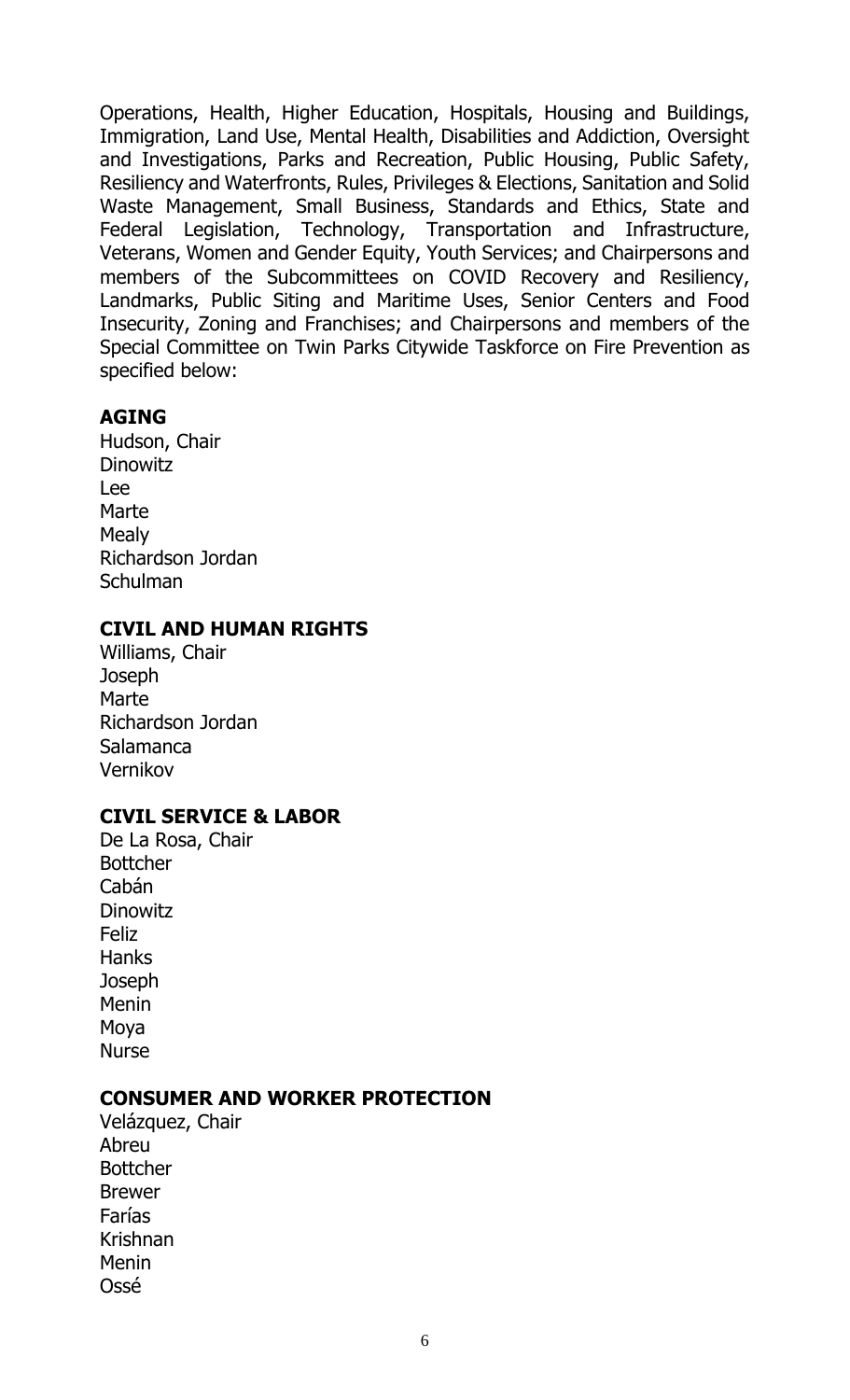Won

#### **CONTRACTS**

Won, Chair Ariola Gennaro Holden Lee Nurse Restler

#### **CRIMINAL JUSTICE**

Rivera, Chair Abreu Carr Hanif Narcisse Restler **Schulman Stevens** 

#### **CULTURAL AFFAIRS, LIBRARIES & INTERNATIONAL INTERGROUP RELATIONS**

Ossé, Chair **Dinowitz** Farías **Hanif** Hudson Louis **Joseph** Ung

#### **ECONOMIC DEVELOPMENT**

Farías, Chair Avilés Gutiérrez Kagan Riley **Salamanca** Williams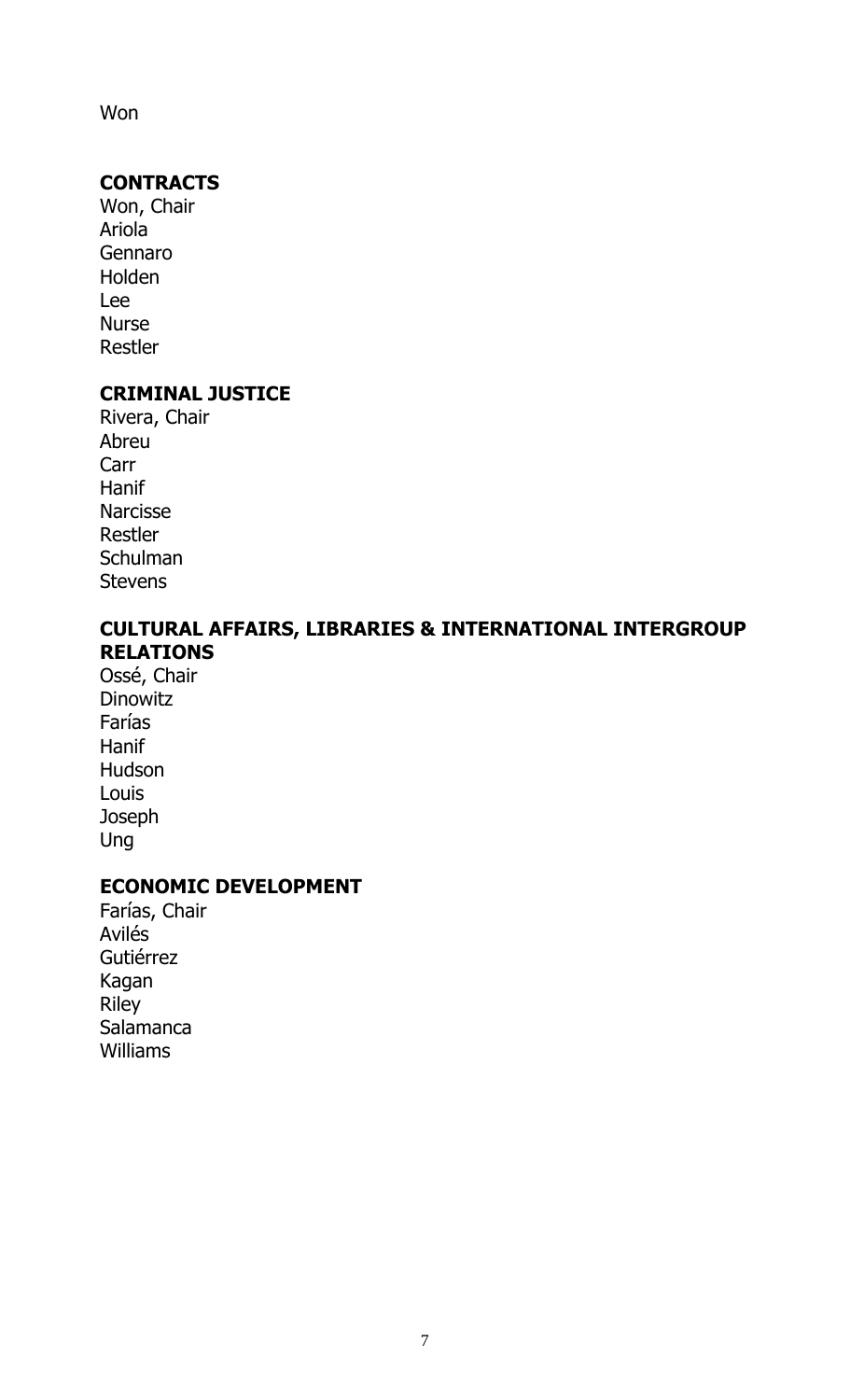#### **EDUCATION**

Joseph, Chair Abreu Avilés De La Rosa **Dinowitz** Feliz Gennaro Gutiérrez Hanif **Hanks** Krishnan Lee Louis Marte Menin Narcisse Restler Sanchez **Schulman Stevens** Ung

#### **ENVIRONMENTAL PROTECTION**

Gennaro, Chair Gutiérrez Hanks Kagan Menin Moya Nurse Restler

#### **FINANCE**

Brannan, Chair Ayala Barron Brewer Brooks-Powers Carr Farías Hanks Hudson Kagan Louis Ossé Powers Sanchez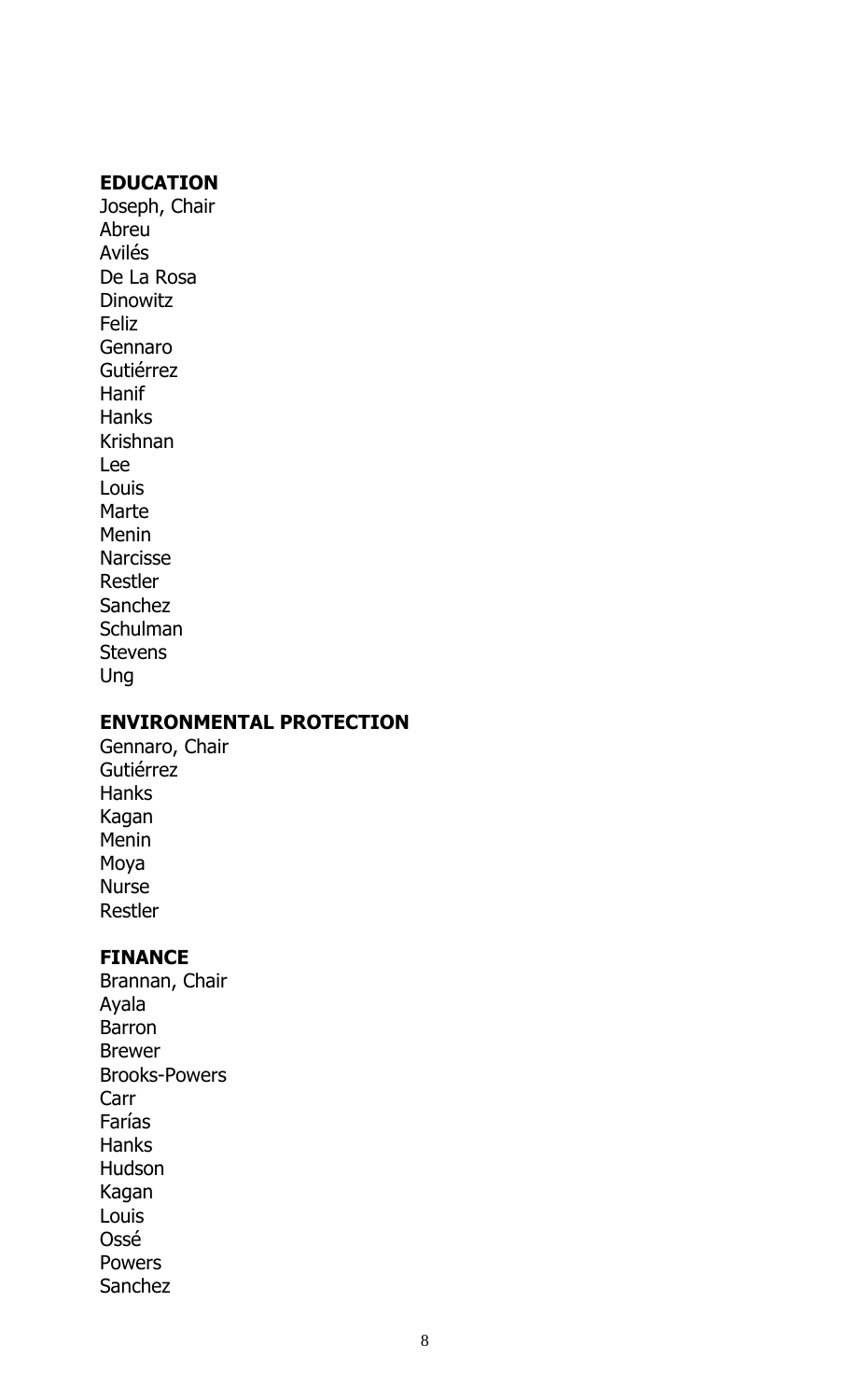Velázquez Won

#### **FIRE AND EMERGENCY MANAGEMENT**

Ariola, Chair Carr De La Rosa **Feliz** Gennaro Holden Louis Riley **Schulman** Yeger

#### **GENERAL WELFARE**

Ayala, Chair Cabán Hudson Lee Ossé Restler Riley Stevens Ung Williams

#### **GOVERNMENTAL OPERATIONS**

Ung, Chair Brewer **Dinowitz Hanif** Restler **Schulman** 

#### **HEALTH**

Schulman, Chair Ariola Barron Feliz Hudson Narcisse Velázquez Yeger

#### **HIGHER EDUCATION**

Dinowitz, Chair Barron Brewer Feliz Vernikov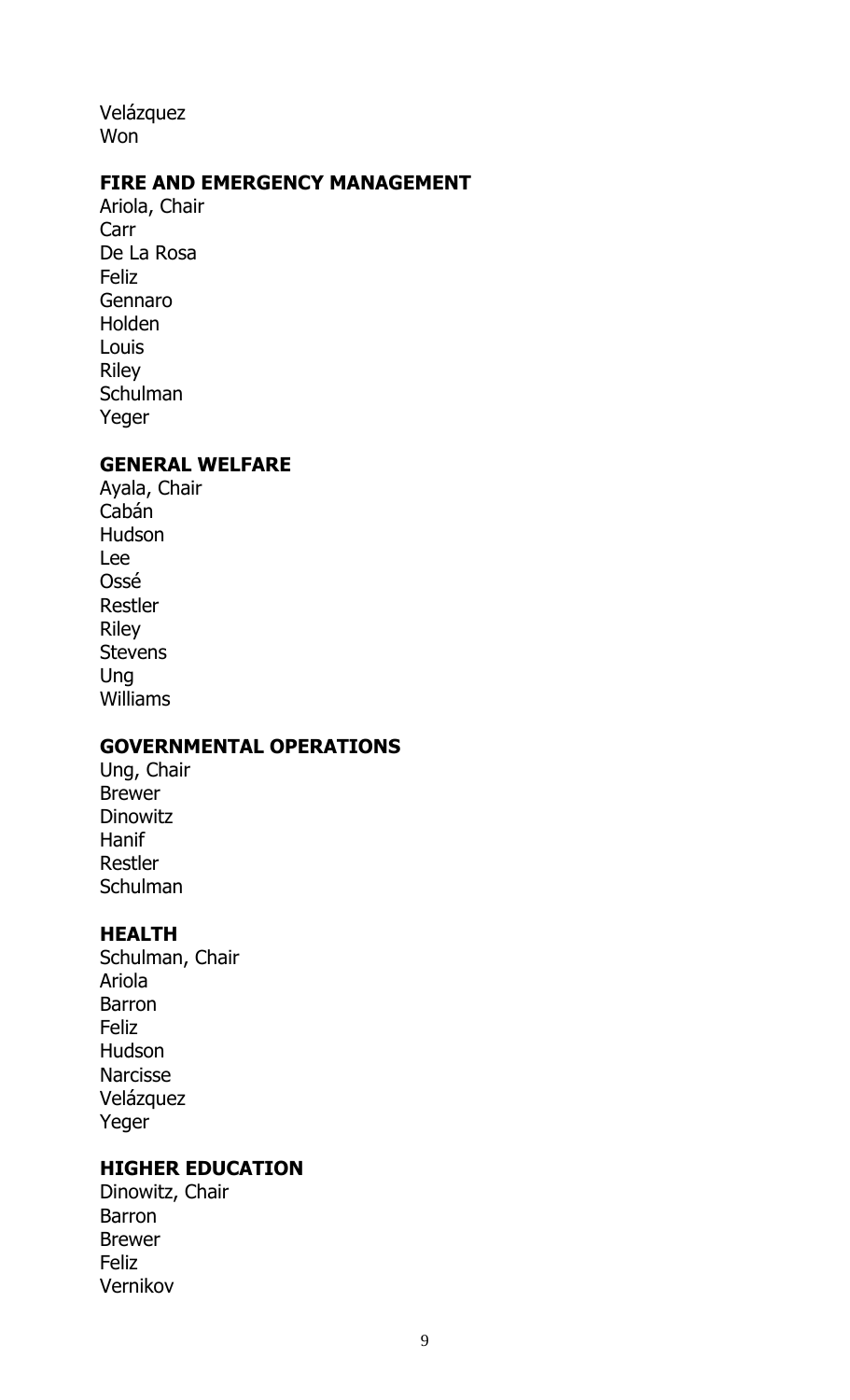#### **HOSPITALS**

Narcisse, Chair Barron Brooks-Powers Gutiérrez **Joseph** Moya Rivera

#### **HOUSING AND BUILDINGS**

Sanchez, Chair Avilés Barron Cabán **Dinowitz** Feliz Hudson Kagan Rivera

#### **IMMIGRATION**

Hanif, Chair De La Rosa **Joseph** Krishnan Moya Sanchez Ung Won

#### **LAND USE**

Salamanca, Chair Borelli Bottcher Brooks-Powers Hanks Kagan Krishnan Louis Mealy Moya Riley Rivera Sanchez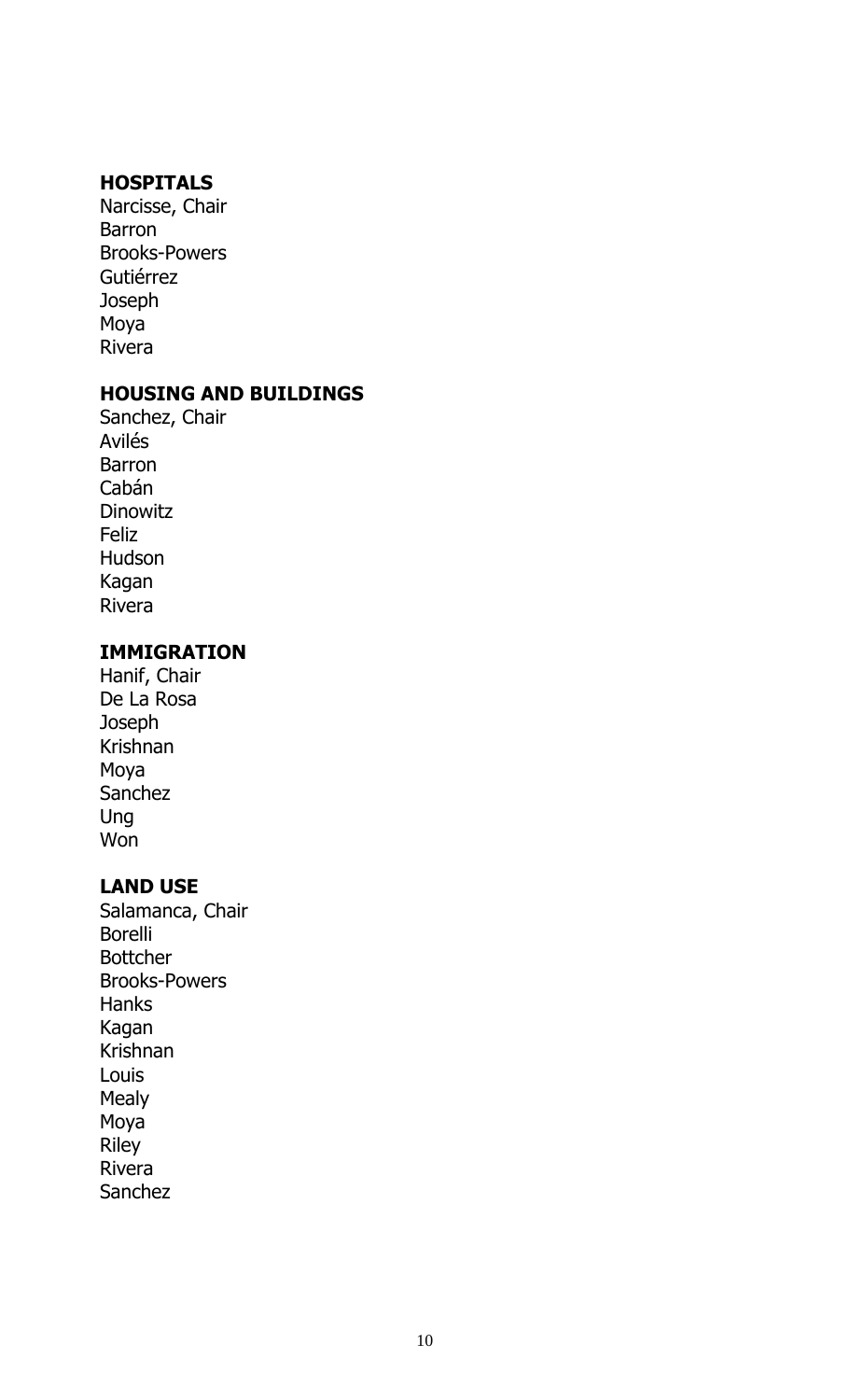#### **MENTAL HEALTH, DISABILITIES AND ADDICTION**

Lee, Chair Abreu Ayala Bottcher Cabán Hanif **Mealy** Paladino Williams

#### **OVERSIGHT AND INVESTIGATIONS**

Brewer, Chair Ayala **Joseph** Krishnan Salamanca Williams Won Velázquez Yeger

#### **PARKS AND RECREATION**

Krishnan, Chair Carr Dinowitz Holden Lee Marte Menin Narcisse Restler Ung Velázquez

#### **PUBLIC HOUSING**

Avilés, Chair Ayala Barron De La Rosa Mealy Ossé Restler Salamanca Sanchez Won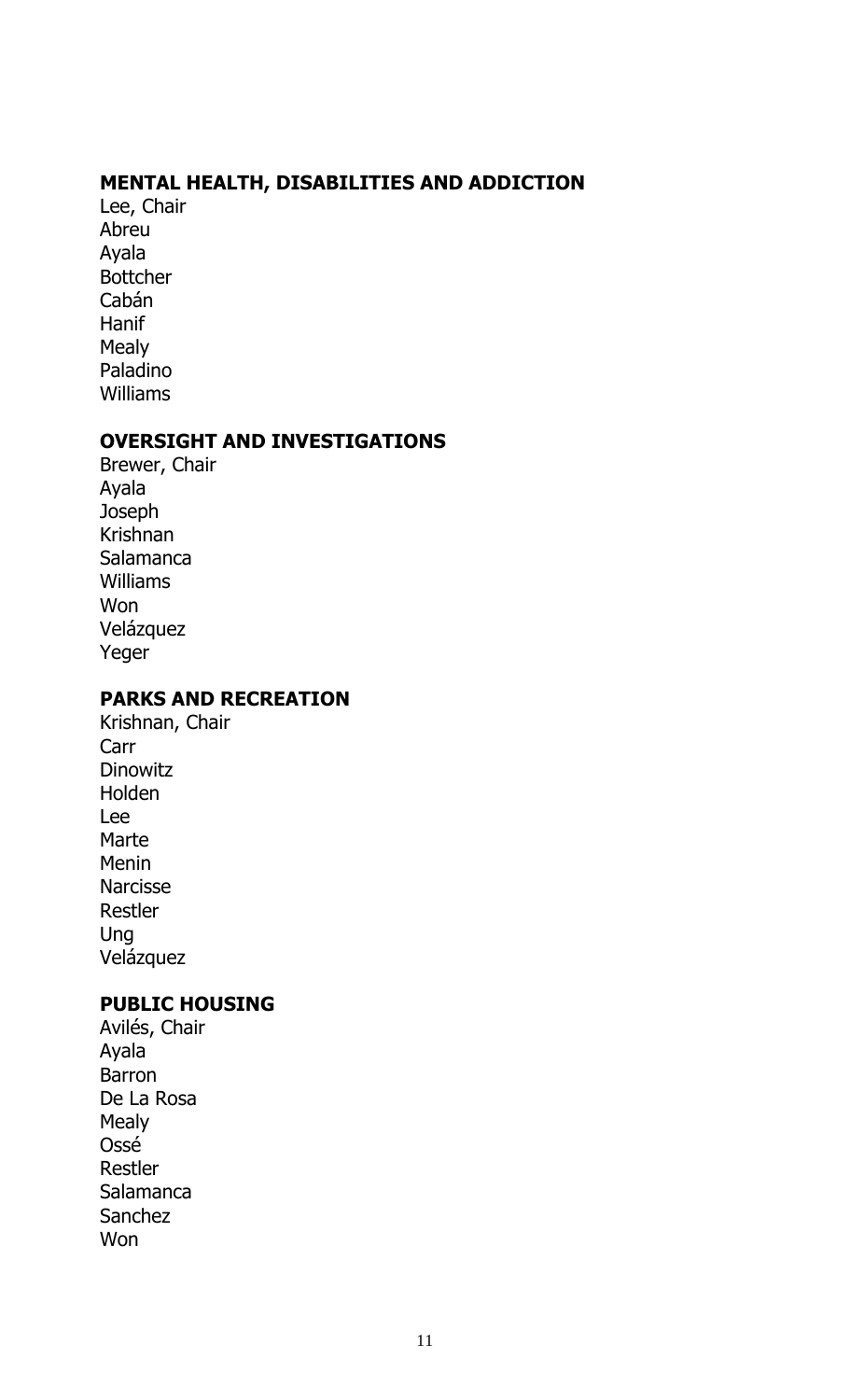#### **PUBLIC SAFETY**

Hanks, Chair Ariola Bottcher Brannan Cabán De La Rosa Holden Joseph **Mealy** Moya **Stevens** 

#### **RESILIENCY AND WATERFRONTS**

Kagan, Chair Ariola Gennaro Marte Nurse Paladino

#### **RULES, PRIVILEGES AND ELECTIONS**

Powers, Chair Adams Brannan Brewer Brooks-Powers Hudson Salamanca Sanchez

#### **SANITATION AND SOLID WASTE MANAGEMENT**

Nurse, Chair Bottcher Farías Gennaro Menin Ossé Richardson Jordan Salamanca Velázquez Williams

#### **SMALL BUSINESS**

Menin, Chair Brooks-Powers Cabán Krishnan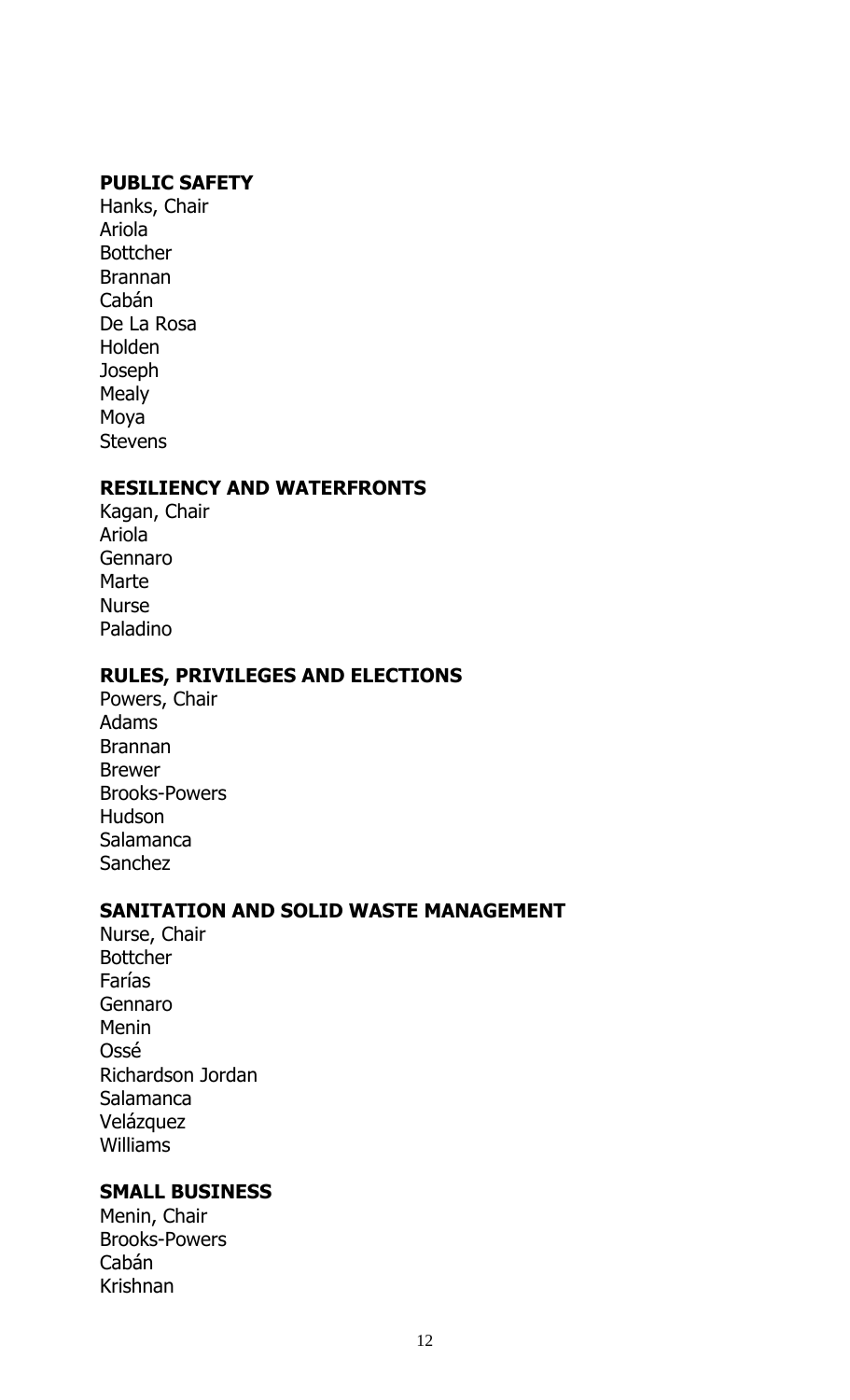#### Mealy Ung Velázquez **STANDARDS AND ETHICS** Yeger, Chair **Dinowitz**

Hudson Rivera Vernikov

#### **STATE AND FEDERAL LEGISLATION**

Abreu, Chair De La Rosa Gennaro Gutiérrez Moya

#### **TECHNOLOGY**

Gutiérrez, Chair Abreu Holden Paladino Won

#### **TRANSPORTATION AND INFRASTRUCTURE**

Brooks-Powers, Chair Ariola Carr Farías Kagan Lee Louis Narcisse Restler **Stevens** Velázquez Williams **Won** Yeger

#### **VETERANS**

Holden, Chair Ariola **Dinowitz** Nurse Paladino Richardson Jordan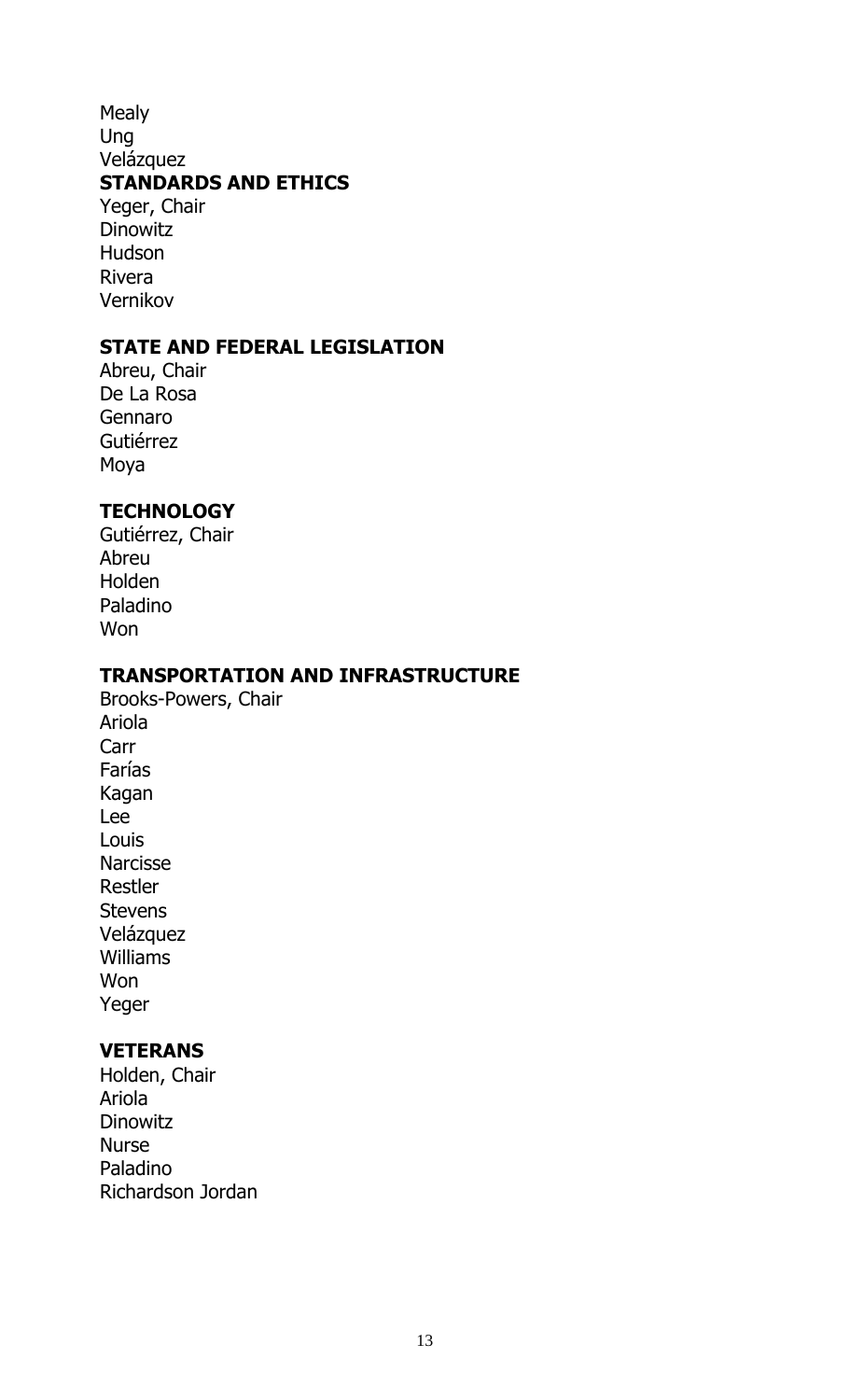#### **WOMEN AND GENDER EQUITY**

Cabán, Chair Gennaro Gutiérrez Richardson Jordan Riley **Stevens** 

#### **YOUTH SERVICES**

Stevens, Chair Avilés Ossé Richardson Jordan Riley Williams

#### **SUBCOMMITTEES:**

#### **COVID RECOVERY AND RESILIENCY**

Moya, Chair Ayala Brannan Brewer Brooks-Powers **Narcisse** Rivera

#### **LANDMARKS, PUBLIC SITING AND MARITIME USES**

Louis, Chair De La Rosa Feliz Holden **Marte** Nurse Ung Vernikov

#### **SENIOR CENTERS AND FOOD INSECURITY**

Mealy, Chair Brannan **Dinowitz** Lee Marte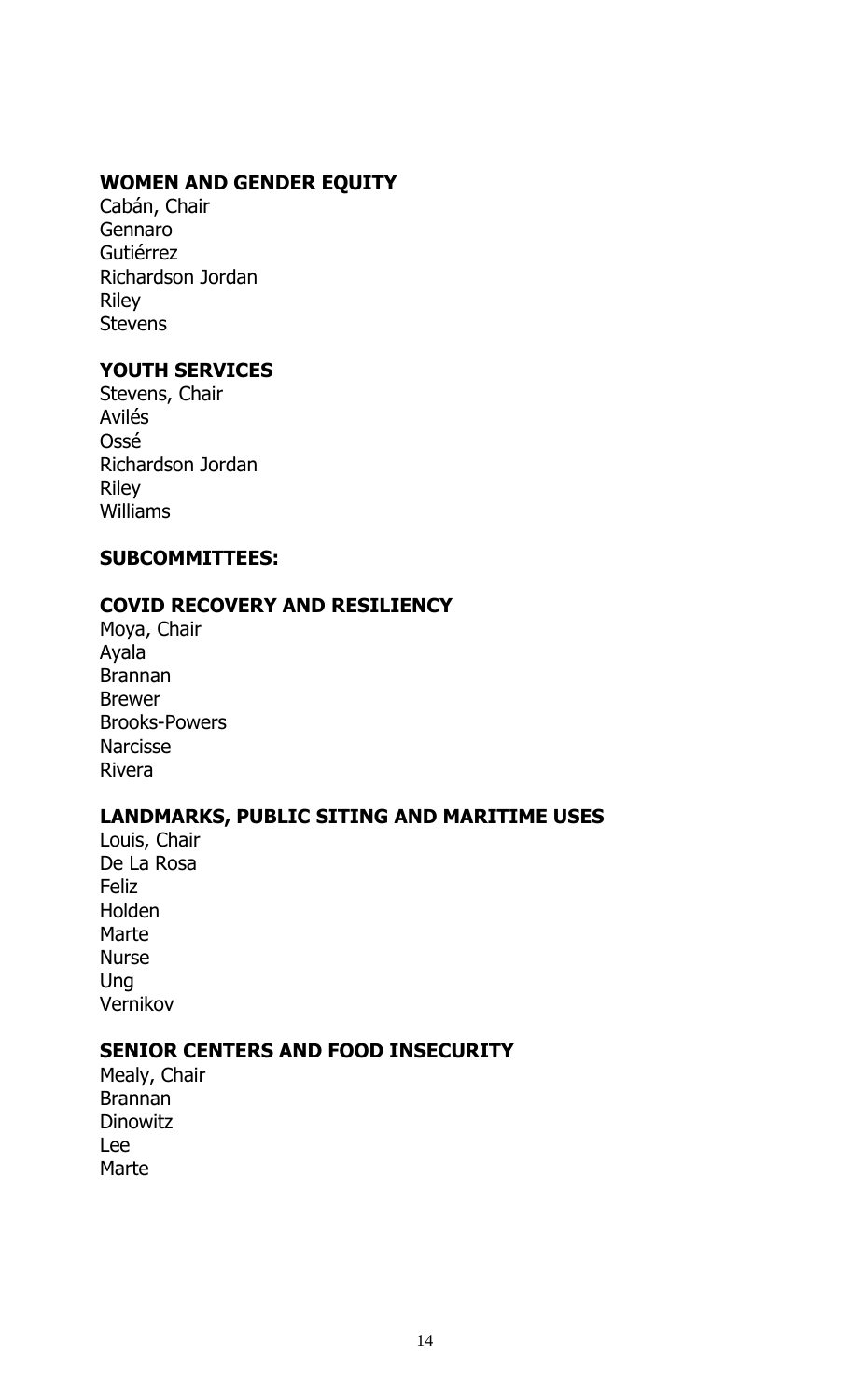#### **ZONING AND FRANCHISES**

Riley, Chair Abreu **Bottcher** Carr **Hanks** Louis Moya Schulman

#### **SPECIAL COMMITTEE:**

#### **TWIN PARKS CITYWIDE TASKFORCE ON FIRE PREVENTION**

Feliz, Chair Ariola Avilés Farías Sanchez

#### **Coupled on GO**

#### **12. GENERAL ORDERS CALENDAR**

#### **COUPLED ON GENERAL ORDERS CALENDAR Rules, Privileges and Elections**

**Preconsidered Res 1** - Rule 7.00(a) of the Rules of the Council in relation to the Standing Committees, Sub-Committee, and Special Committees of the Council.

#### **GO**

**Preconsidered M 11** - Message approving changes to Chairpersons and Members of the committees of the Council. **GO**

#### **GENERAL ORDERS CALENDAR**

- **Roll Call**
- **13. INTRODUCTION & READING OF BILLS**

See Attached

- **14. DISCUSSION OF RESOLUTIONS**
- **15. RESOLUTIONS**

None

- **16. GENERAL DISCUSSION**
- **17. EXTENSION OF REMARKS**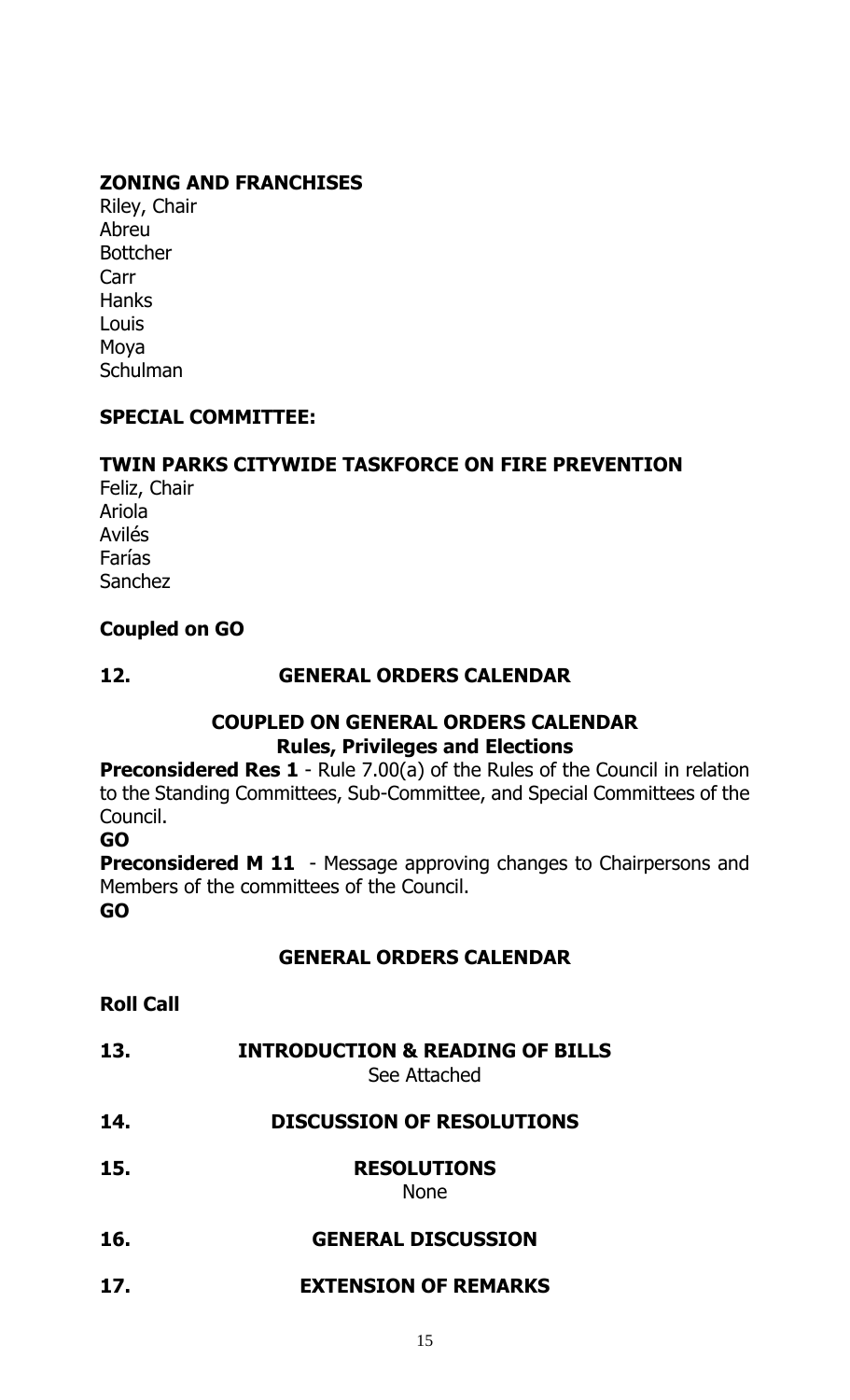#### **INTRODUCTION AND READING OF BILLS Preconsidered Res 1**

By Council Member Brooks-Powers:

Resolution making certain amendments to the Rules of the Council in relation to Committees, Subcommittees and Meetings.

#### **Rules, Privileges and Elections**

#### **Int 1**

By Council Member Yeger:

A Local Law in relation to the dismissal of summonses alleging violations of executive orders in connection with COVID-19 and the refund of monetary penalties paid in connection with such violations.

#### **Governmental Operations**

#### **Int 2**

By Council Member Yeger:

A Local Law to amend the administrative code of the city of New York, in relation to the suspension of alternate side of the street parking rules and parking meter rules during and after snowfalls.

#### **Transportation**

#### **L.U. 1**

By The Chair of the Land Use Committee:

Application number **C 220082 PCX (NYPD Bronx Special Victims Services**) submitted by the New York City Police Department and the Department of Citywide Administrative Services, pursuant to Section 197-c of the New York City Charter, for a site selection and acquisition of property for use as a new NYPD Bronx Special Victim Services Squad facility located at 188 West 230th Street, aka 2992 Exterior Street (Block 3264, Lot 104), Borough of the Bronx, Community District 8, Council District 14.

#### **Landmarks, Public Sitings & Dispositions**

#### **L.U. 2**

By The Chair of the Land Use Committee:

Application number **N 220210 HIM [DL 526/LP-2654] (200 Madison Avenue)** submitted by the Landmarks Preservation Commission pursuant to the provisions of Section 3020 of the Charter of the City of New York and Chapter 3 of Title 25 of the Administrative Code of the City of New York, the designation of the First Floor Lobby Interior of 200 Madison Avenue as an interior landmark, located at Block 865, Lot 14 Borough of Manhattan, Community District 5, Council District 4.

#### **Landmarks, Public Sitings & Dispositions**